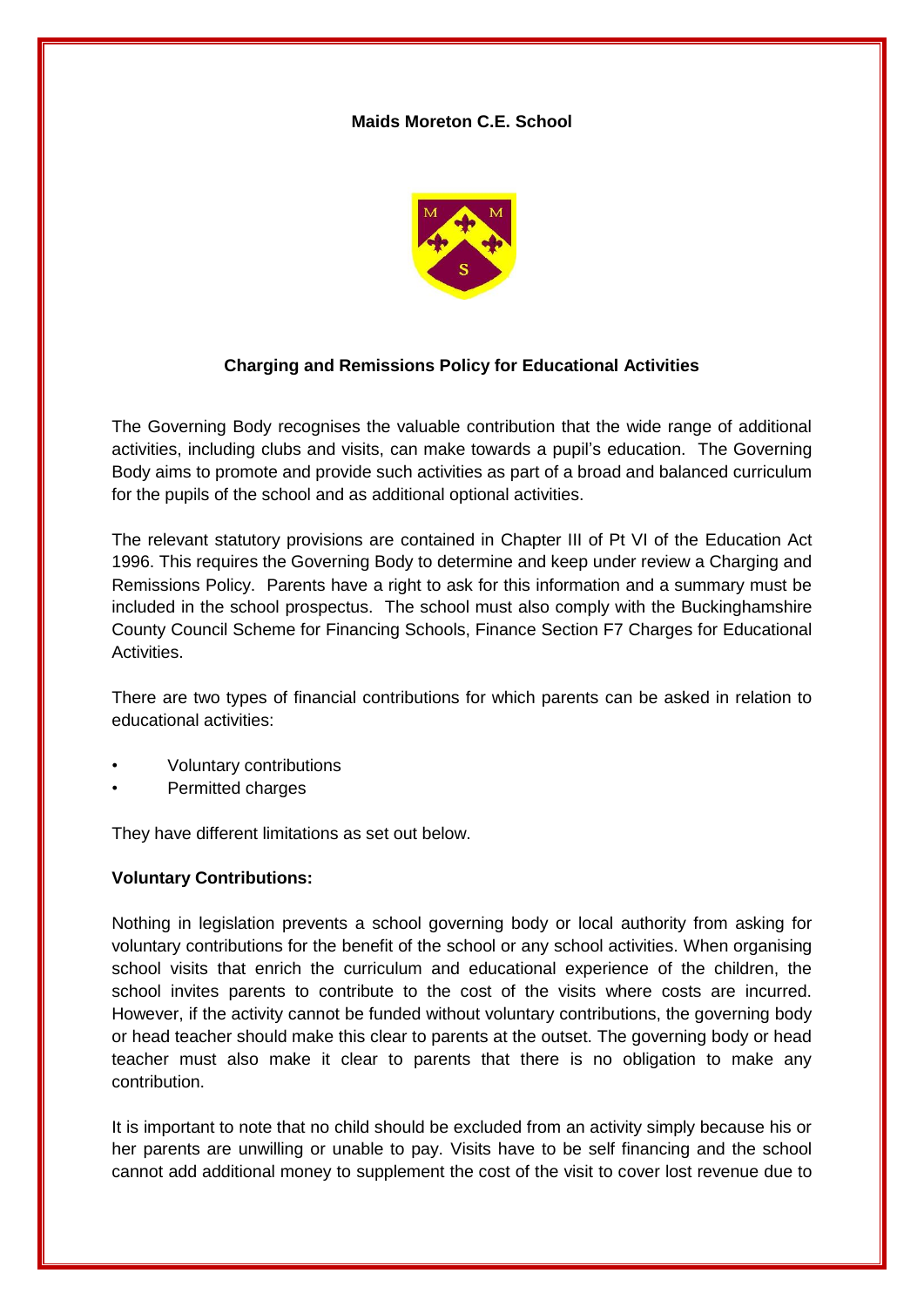parents whose choose not to send a voluntary contribution. If insufficient voluntary contributions are raised to fund a visit, then it is likely to be cancelled. Schools must make sure that they make this clear to parents. If a parent is unwilling or unable to pay, their child must still be given an equal chance to go on the visit. If a visit goes ahead, it may include children whose parents have not paid any contribution. We do not treat these children differently from others. Schools should make it clear to parents at the outset what their policy for allocating places on school visits will be.

The cost of any school visit is arrived at by calculating the cost of the coach and the entrance fee and dividing it by the total number of children in the class to work out the cost per pupil. The principles of best value will be applied when planning activities that incur costs/charges to parents.

When making requests for voluntary contributions to the school funds, parents must not be made to feel pressurised into paying as it is voluntary and not compulsory. Schools should avoid sending colour coded letters to parents as a reminder to make payments into the school or maintenance funds. Schools should also ensure that direct debit or standing order mandates are not sent to parents when requesting for contributions.

There is no limit to the level of voluntary contribution, nor is there any restriction on the way in which such contributions may be used. Thus voluntary contributions may be used to subsidise pupils of lesser means and to pay the travel costs of accompanying teachers.

## **Permitted Charges:**

Permitted charges are a direct request to cover certain costs involved with a school activity or visit. No charge can be made in respect of education provided during school hours (which excludes the midday break). Furthermore, no charge can be made for any education provided outside of school hours if this forms part of the syllabus for a public exam, or as part of the National Curriculum or religious education (non-chargeable education).

## **1. Materials & Textbooks**

Where a pupil or parent wishes to retain items produced as a result of art, craft and design, or design and technology, a charge may be levied for the cost of the materials used. In the case of Food Technology, pupils may be asked to provide their own ingredients, but if the where the school provides the ingredients, a charge will be levied. Textbooks are provided free of charge.

#### **2. Music Tuition**

Although the law states that all education provided during school hours must be free, music lessons are an exception to this rule.

The Education and Inspections Act 2006 introduced a regulation-making power which allowed the Department for Education to specify circumstances where charging can be made for music tuition. The new Regulations, which came into force in September 2007, provide pupils with greater access to vocal and instrumental tuition.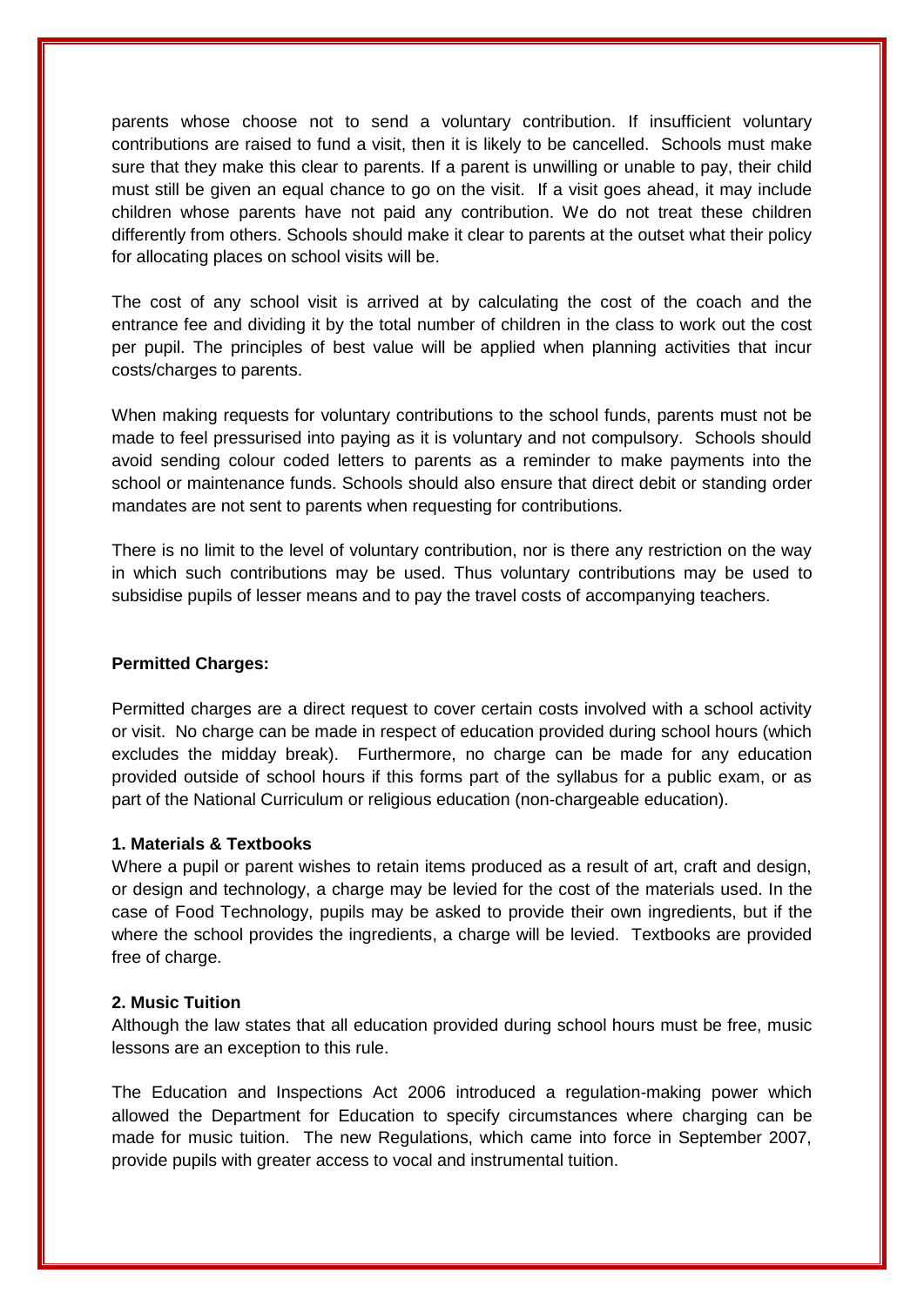Charges may now be made for teaching either an individual pupil or groups of any appropriate size (provided that the size of the group is based on sound pedagogical principles) to play a musical instrument or to sing. Charges may only be made if the teaching is not an essential part of either the National Curriculum.

#### **3. Activities Outside School Hours: Clubs**

If the activity is held outside school hours and is education other than non-chargeable education, then it is regarded as an "optional extra." The school offers a number of before and after school clubs. These are regarded as an "optional extra" and a charge will be made to cover the cost of the activity. The charge may include the cost of insurance, equipment, travel and staff costs.

## **4. Damage/Loss to Property**

A charge will be levied in respect of wilful damage, neglect or loss of school property (including premises, furniture, equipment, books or materials). The charge will be the cost of replacement or repair, or such lower cost as the Headteacher may decide.

## **5. Lettings**

The school will make its facilities available to outside users at a charge of at least the cost of providing the facilities. The scale of charges will be determined annually by the Finance Committee and approved by the Governing Body.

#### **6. Other charges**

The Headteacher, Finance Committee or Governing Body may levy charges for miscellaneous services up to the cost of providing such services e.g. for providing a printed hard copy of document.

## **7. Freedom of Information Act**

Where a request is made for information held by the school under the Freedom of Information Act, the school may charge an hourly rate that reflects the actual cost of compiling the information and photocopying costs. The school will inform the person requesting the information what the likely cost will be before preparing the information.

# **Remissions**

The Governing Body may from time to time decide to remit all or part of the cost of activities involving particular pupils. This will be at the Governors' discretion. This will include pupils eligible for Free School Meals.

Government guidance providing details of the benefits which exempt parents from being charged can be found at:

<https://www.gov.uk/government/publications/charging-for-school-activities>

In other circumstances, there may be cases of family hardship, which make it difficult for pupils to take part in particular activities for which a charge is made. When arranging a